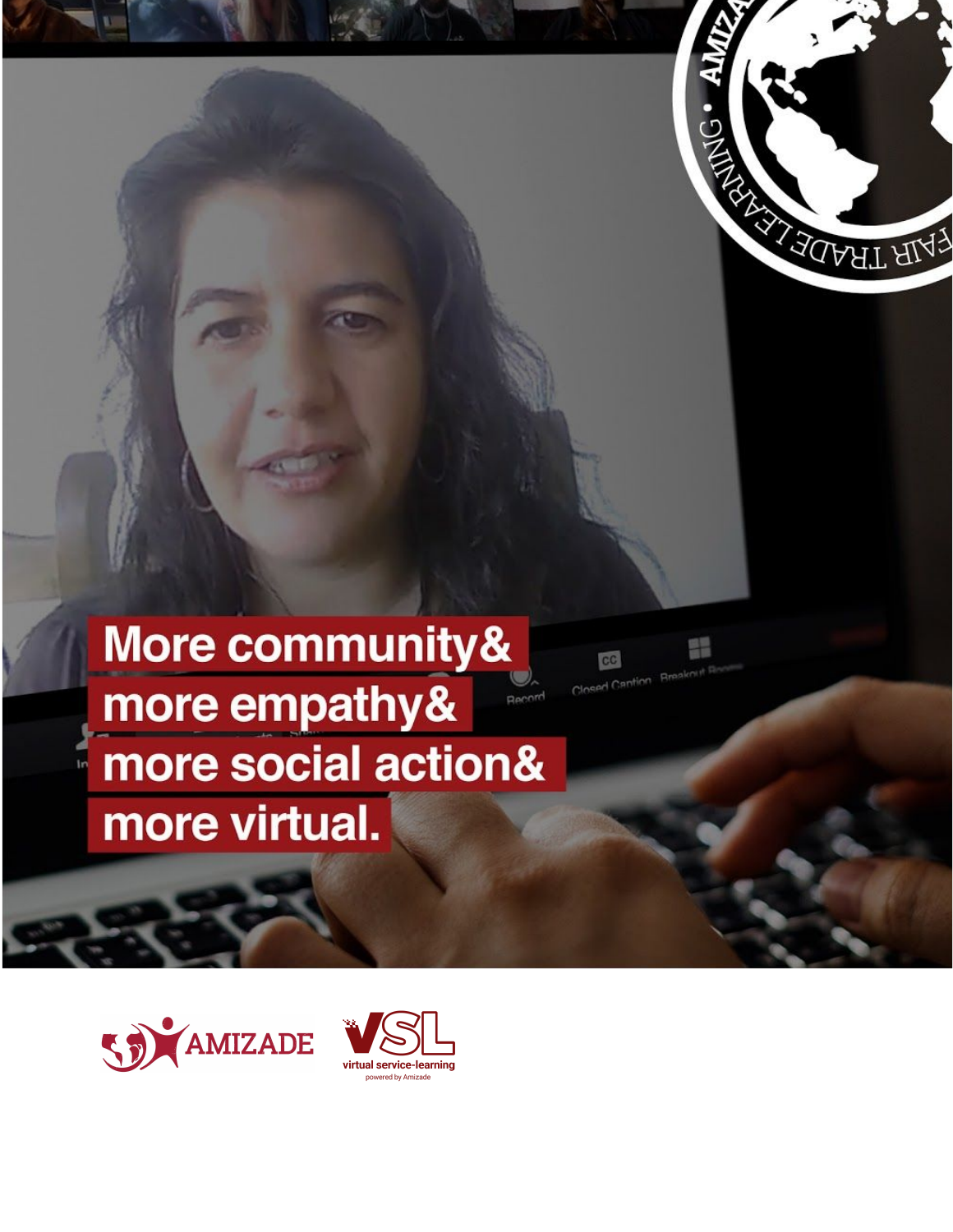## **Individual, Virtual Internship Placements**

Through a series of partnerships with global leaders, including [Global](https://compact.org/global-sl/) SL, a multi-institutional hub supporting ethical global learning and community-campus partnerships, Amizade offers virtual internships to students looking forward to connecting virtually with organizations around the world.

When you participate in a virtual individual internship, you'll interact in real time with Amizade staff and site directors, learn from leaders of community organizations, and engage in thought-provoking discussions and activities. You'll be given clear tasks either working independently or in a team setting.

These placements last from  $4 - 12$  weeks, with a minimum commitment of 10 hours per week. They range in cost from \$50 to \$250 per week depending on the customization.

This list includes internship opportunities we offer. If you find one you're interested in, please email [volunteer@amizade.org](mailto:volunteer@amizade.org) for more information on how to apply.

## **> Cape Coast, Ghana**

**Organization name:** Peace Humanity International

**Organization Description and/or Mission and Vision:** This organization sees peace beyond the absence of war. There is war against poverty, women empowerment, good health, water bodies protection and good education.

**Required Skills:** Fluent in English

| Internship<br>Opportunity 1 | COVID 19 Community Sensitization Officer: will give a series of<br>training programs to one or two community activists on COVID<br>19. This will be teaching on the meaning of COVID 19, how can<br>one contract the virus and the precautionary measures to take to<br>prevent it. These community activists will in turn sensitize the<br>various communities within the network of the organization |
|-----------------------------|--------------------------------------------------------------------------------------------------------------------------------------------------------------------------------------------------------------------------------------------------------------------------------------------------------------------------------------------------------------------------------------------------------|
| Internship<br>Opportunity 2 | Organization Developer: will help to bring on board new<br>mechanisms to undertake during pandemics, building new<br>programs to enhance the total upgrading of the organization.                                                                                                                                                                                                                      |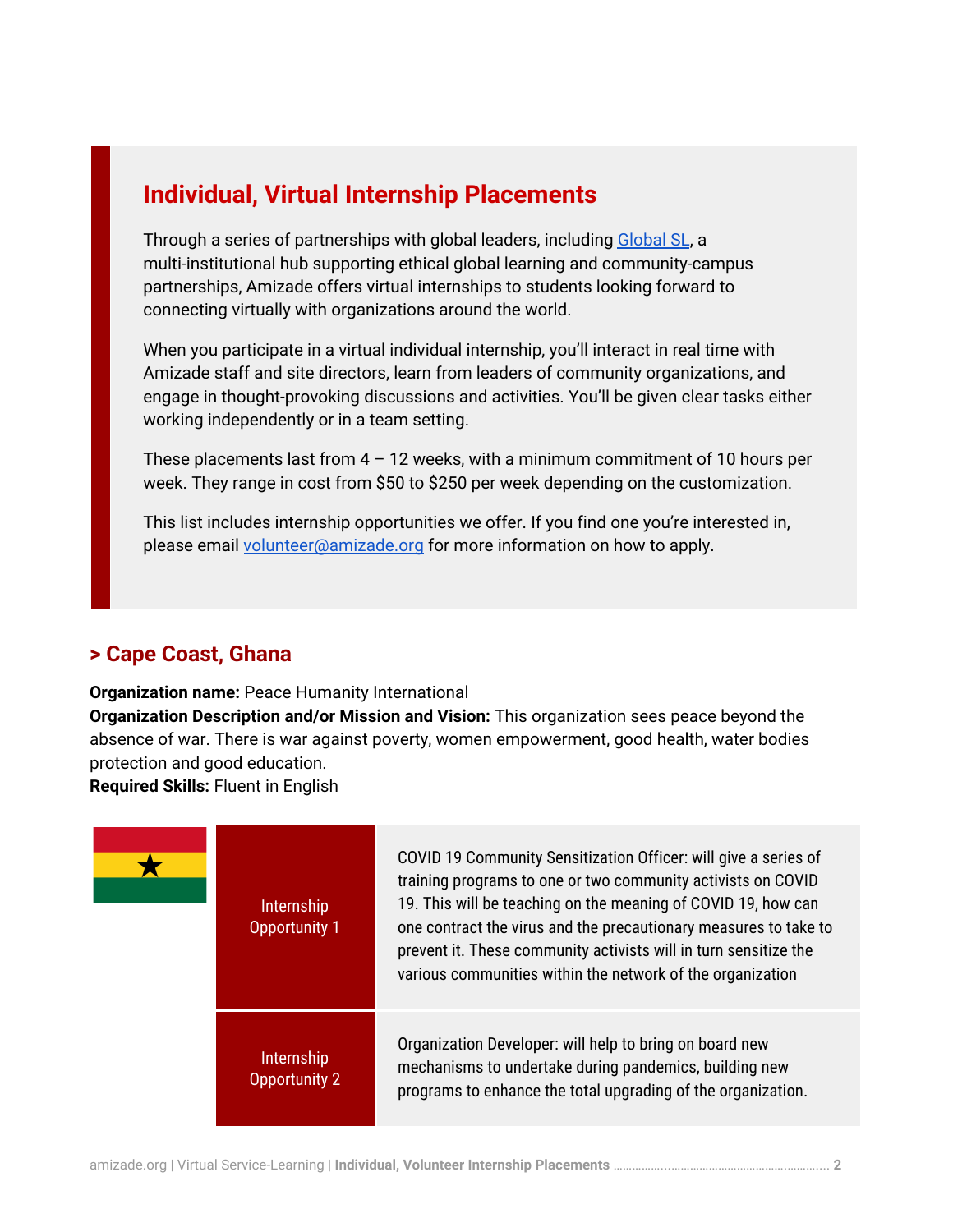#### **> Accra, Ghana**

**Organization name:** Paffcons Consult Gh Ltd

**Organization Description and/or Mission and Vision:** To see all people in Ghana and Africa totally developed to realise their full potential

**Required Skills:** Fluent in English

| <b>Opportunity</b><br>building. |
|---------------------------------|
|---------------------------------|

### **> Trentino, Italy**

**Organization name:** Dolomit - Learning Experiences for the Curious **Organization Description and/or Mission and Vision:** Our mission is to make the rich natural and cultural heritage of the region a resource for sustainable development, in collaboration with local institutions and the community.

**Website:** <http://www.dolomit-learning.it/>



## **> Petersfield, Jamaica**

**Organization name:** Petersfield Galloway Benevolent Society

**Organization Description and/or Mission and Vision:** This is a thirty-three (33) year old Benevolent Society with a number of community development projects and awards under its belt. The age range of the members is from 14-80 years. Our Mission Statement is: To help communities establish self-relying organizations so that ordinary citizens can contribute to the building of the community and the country.